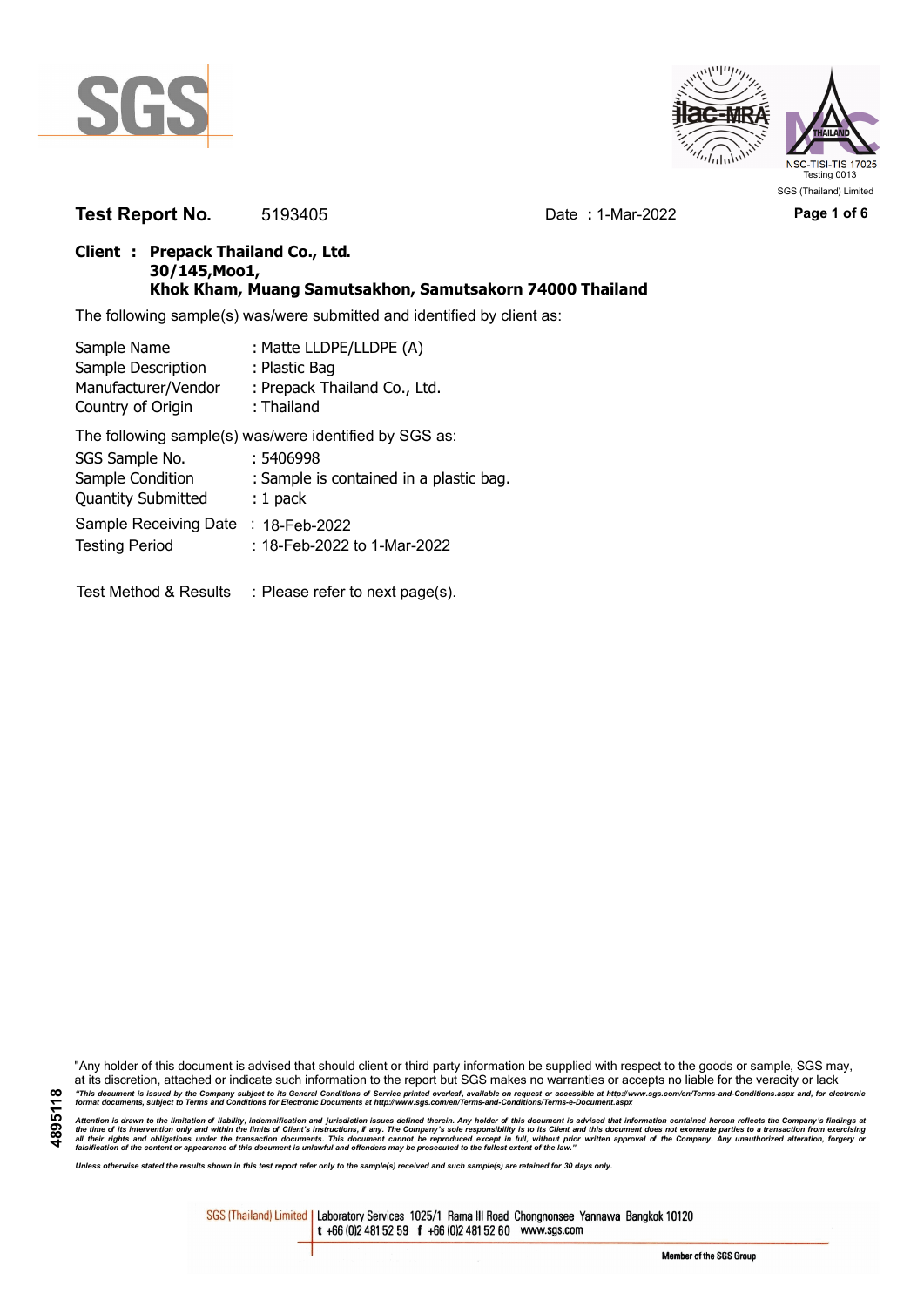



# **Test Report No.** 5193405 Date **:** 1-Mar-2022 **Page 2 of 6**

### **Test Requested & Result Summary**

Test Requested : Please refer to the result summary (Test parameter(s) was/were selected by client).

Result Summary:

| <b>Test Requested</b><br>Notification of the Ministry of Public Health (No.295) B.E. 2548 (2005): | Conclusion  |
|---------------------------------------------------------------------------------------------------|-------------|
| Qualities or standard for container made from plastic<br>a) Polyethylene (PE)                     |             |
| 1. Lead content                                                                                   | <b>PASS</b> |
| 2. Cadmium content                                                                                | <b>PASS</b> |
| 3. Heavy metal (as lead) in 4% concentrated acetic acid extraction                                | <b>PASS</b> |
| 4. Quantity of potassium Permanganate Consumed                                                    | <b>PASS</b> |
| 5. Residue after Evaporation Test                                                                 | <b>PASS</b> |
| 6. Migration of color Extraction                                                                  | <b>PASS</b> |

#### Remark:

1.Test results in this report are applicable for the item tested and reflects the tested sample as received. 2.The decision rules based on simple acceptance which the probability of false accept may be as high as 50% in case the results is exactly on the tolerance limit.

### **Signed for and on behalf of SGS (Thailand) Limited**

**Rutchuporn Moungsom Laboratory manager - Hardgood**

"Any holder of this document is advised that should client or third party information be supplied with respect to the goods or sample, SGS may, at its discretion, attached or indicate such information to the report but SGS makes no warranties or accepts no liable for the veracity or lack "This document is issued by the Company subject to its General Conditions of Service printed overleaf, available on request or accessible at http://www.sgs.com/en/Terms-and-Conditions.aspx and, for electronic<br>format docume

Attention is drawn to the limitation of liability, indemnification and jurisdiction issues defined therein. Any holder of this document is advised that information contained hereon reflects the Company's findings at<br>all th

*Unless otherwise stated the results shown in this test report refer only to the sample(s) received and such sample(s) are retained for 30 days only.*

SGS (Thailand) Limited | Laboratory Services 1025/1 Rama III Road Chongnonsee Yannawa Bangkok 10120 t +66 (0)2 481 52 59 f +66 (0)2 481 52 60 www.sgs.com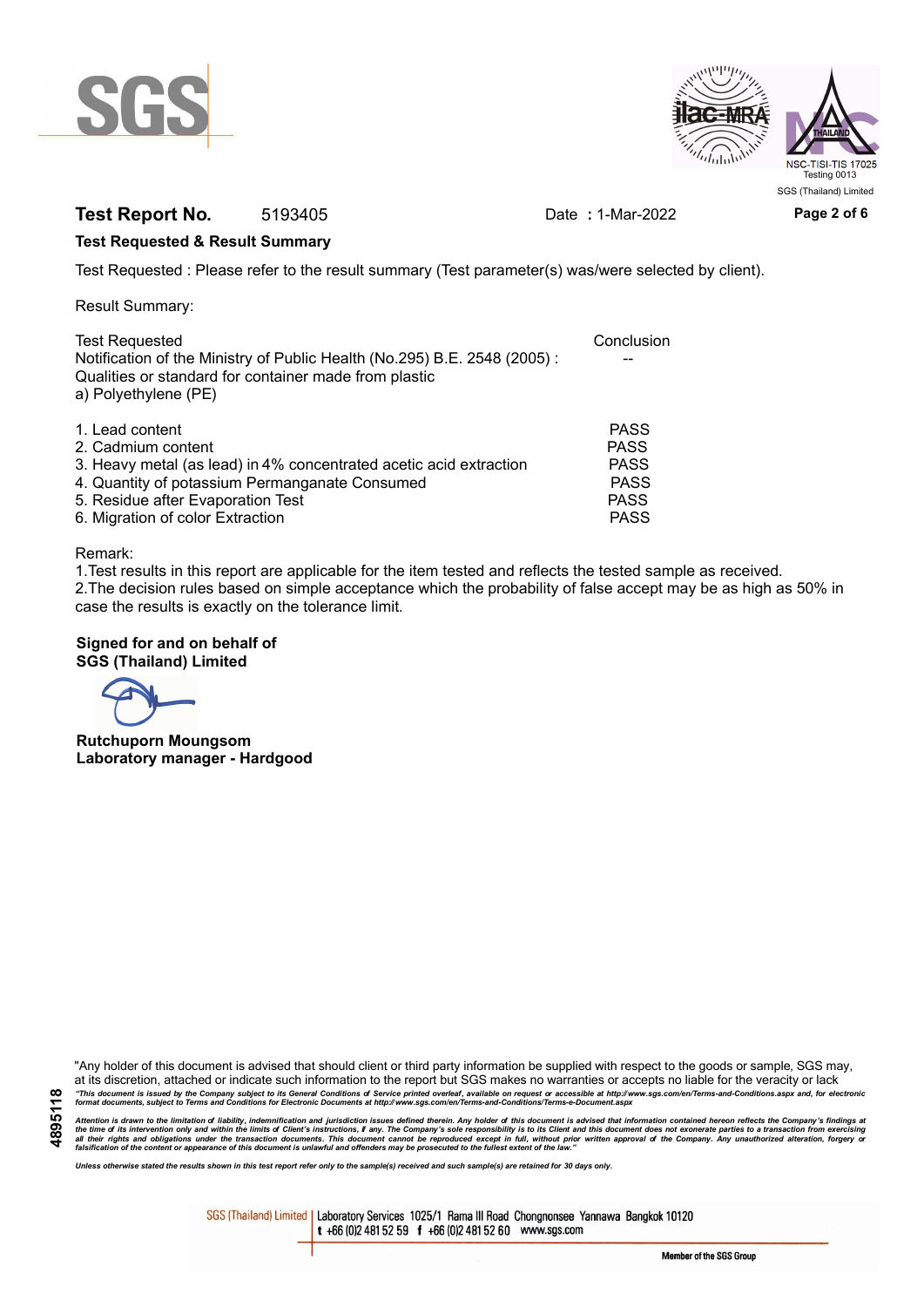



# **Test Report No.** 5193405 Date **:** 1-Mar-2022 **Page 3 of 6**

**TEST RESULTS**

**Notification of the Ministry of Public Health (No.295) B.E. 2548 (2005) : Qualities or standard for container made from plastic.**

#### **a) Polyethylene (PE)**

### **Qualities and standard of plastic**

Method : With reference to TIS 656: 2556. Analysis was performed by ICP-OES.

| <b>Details</b>     | Result (1)<br>(mg/kg) | <b>Limit of Quantitative</b><br>(mg/kg) | <b>Permissible Limit</b><br>(mg/kg) |
|--------------------|-----------------------|-----------------------------------------|-------------------------------------|
| Lead content***    |                       | 2.0                                     | 100                                 |
| Cadmium content*** |                       | 2.0                                     | 100                                 |

Sample Description :

1. Clear plastic bag with multicolor printed

Note :

1. mg/kg = milligram per kilogram

 $2. <$  = Less than

"Any holder of this document is advised that should client or third party information be supplied with respect to the goods or sample, SGS may, at its discretion, attached or indicate such information to the report but SGS makes no warranties or accepts no liable for the veracity or lack "This document is issued by the Company subject to its General Conditions of Service printed overleaf, available on request or accessible at http://www.sgs.com/en/Terms-and-Conditions.aspx and, for electronic<br>format docume

Attention is drawn to the limitation of liability, indemnification and jurisdiction issues defined therein. Any holder of this document is advised that information contained hereon reflects the Company's findings at<br>all th

*Unless otherwise stated the results shown in this test report refer only to the sample(s) received and such sample(s) are retained for 30 days only.*

SGS (Thailand) Limited | Laboratory Services 1025/1 Rama III Road Chongnonsee Yannawa Bangkok 10120 t +66 (0)2 481 52 59 f +66 (0)2 481 52 60 www.sgs.com

Member of the SGS Group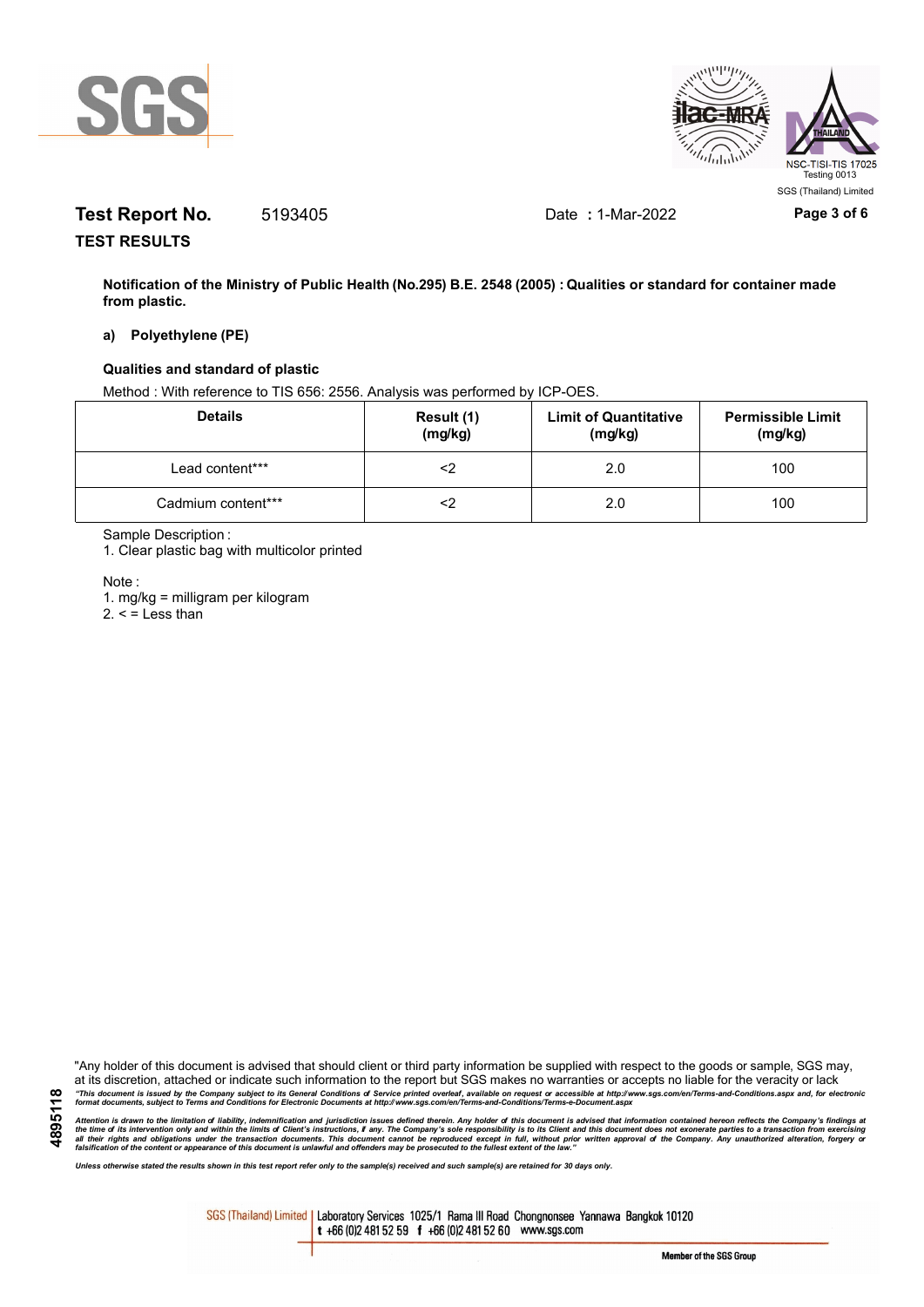



# **Test Report No.** 5193405 Date **:** 1-Mar-2022 **Page 4 of 6**

#### **TEST RESULTS**

### **Qualities and standard of dissemination**

Method : With reference to TIS 656: 2556.

| <b>Details</b>                                                                      | Test Condition <sup>^</sup>                | Result (1)<br>(mg/dm3) | <b>Limit of Quantitative</b><br>(mg/dm3) | <b>Permissible Limit</b><br>(mg/dm3) |
|-------------------------------------------------------------------------------------|--------------------------------------------|------------------------|------------------------------------------|--------------------------------------|
| Heavy metal (calculated as lead) in<br>4% concentrated acetic acid<br>extraction*** | 30 minute at<br>60 degree C                | $<$ 1                  |                                          |                                      |
| Potassium permanganate used for<br>reaction in water extraction***                  | 30 minute at<br>60 degree C                | $<$ 1                  | 1.0                                      | 10                                   |
| Residue substances which is<br>evaporate in water***                                | 30 minute at<br>60 degree C                | $3$                    | 3.0                                      | 30                                   |
| Residue substances which is<br>evaporate in 4% concentrated acetic<br>acid***       | 30 minute at<br>60 degree C                | <3                     | 3.0                                      | 30                                   |
| Residue substances which is<br>evaporate in 20% concentrated<br>alcohol***          | 30 minute at<br>60 degree C                | $3$                    | 3.0                                      | 30                                   |
| Residue substances from volatile<br>matters in normal heptane***                    | Room temperature<br>(1 hr. at 25 degree C) | $3$                    | 3.0                                      | 150                                  |

Sample Description :

1. Clear plastic bag with multicolor printed (inside)

Note :

1. mg/dm3 = milligram per cubic decimeter

2. Degree C = degree Celsius

 $3. <$  = Less than

Remark :

1.  $^{\circ}$  = In case of the use at temperature not higher than 100 degree Celsius

"Any holder of this document is advised that should client or third party information be supplied with respect to the goods or sample, SGS may, at its discretion, attached or indicate such information to the report but SGS makes no warranties or accepts no liable for the veracity or lack "This document is issued by the Company subject to its General Conditions of Service printed overleaf, available on request or accessible at http://www.sgs.com/en/Terms-and-Conditions.aspx and, for electronic<br>format docume

Attention is drawn to the limitation of liability, indemnification and jurisdiction issues defined therein. Any holder of this document is advised that information contained hereon reflects the Company's findings at<br>all th

*Unless otherwise stated the results shown in this test report refer only to the sample(s) received and such sample(s) are retained for 30 days only.*

SGS (Thailand) Limited | Laboratory Services 1025/1 Rama III Road Chongnonsee Yannawa Bangkok 10120 t +66 (0)2 481 52 59 f +66 (0)2 481 52 60 www.sgs.com

Member of the SGS Group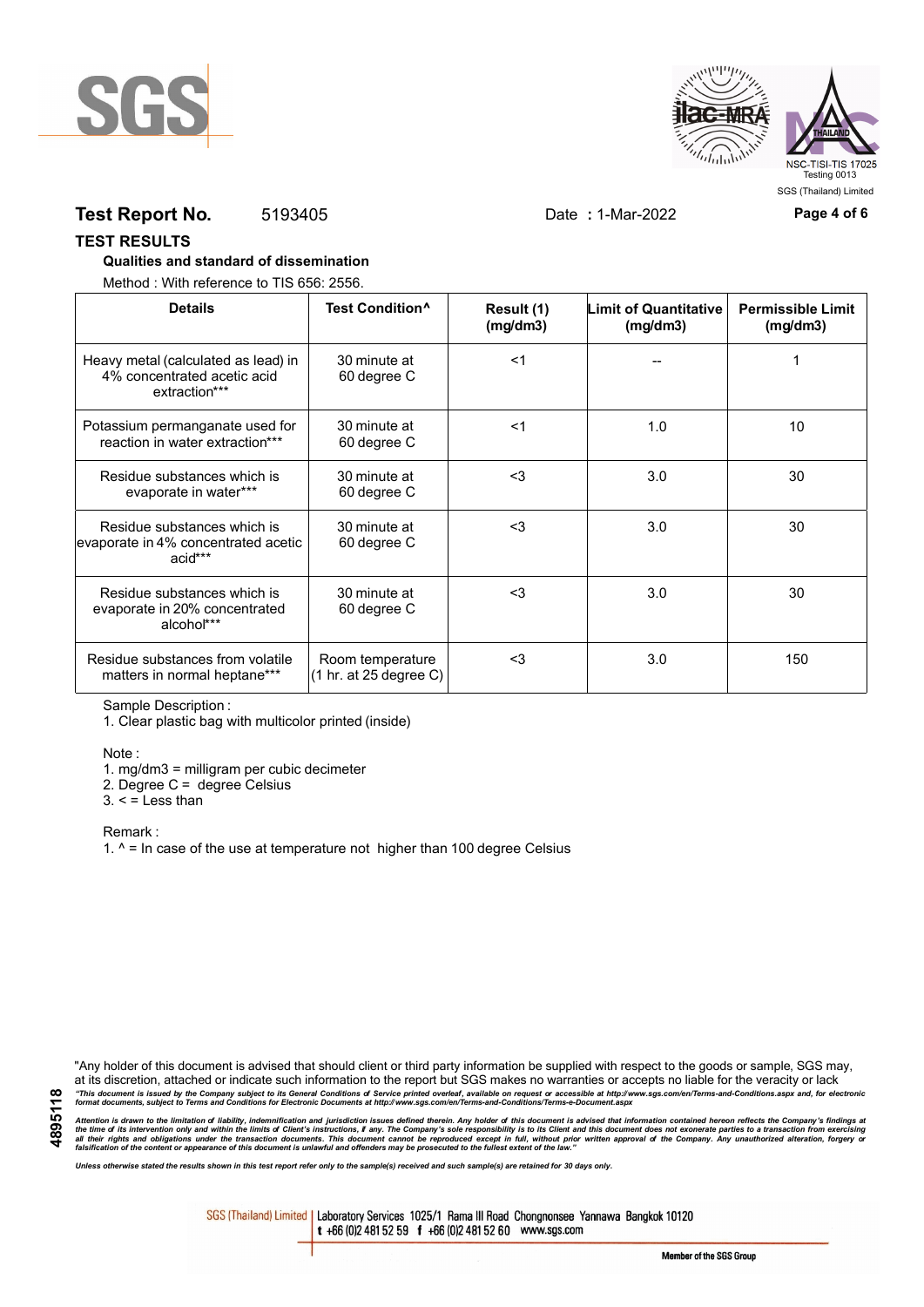



## **Test Report No.** 5193405 Date **:** 1-Mar-2022 **Page 5 of 6**

SGS (Thailand) Limited

**TEST RESULTS**

#### **Qualities and standard of dissemination**

Test Method : With reference to TIS 655 -1 : 2553

| <b>Details</b>                         | Test Condition <sup>^</sup>               | Result (1)               | <b>Permissible Limit</b> |
|----------------------------------------|-------------------------------------------|--------------------------|--------------------------|
| Migration of color extract by water*** | 30 minute at<br>60 degree C               | Negative<br>(See Note 2) | Negative                 |
| Migration of color extract by          | 30 minute at                              | Negative                 | Negative                 |
| 4% concentrated acetic acid***         | 60 degree C                               | (See Note 2)             |                          |
| Migration of color extract by          | 30 minute at                              | Negative                 | Negative                 |
| 20% concentrated alcohol***            | 60 degree C                               | (See Note 2)             |                          |
| Migration of color extract by          | Room temperature                          | Negative                 | Negative                 |
| normal heptanes***                     | $(1 \text{ hr. at } 25 \text{ degree C})$ | (See Note 2)             |                          |

Sample Description :

1. Clear plastic bag with multicolor printed (inside)

Note :

1. Degree C = degree Celsius

2. "Negative" mean it's not presence of color migration/ "Positive" mean it's presence of color migration

Remark :

1.  $^{\circ}$  = In case of the use at temperature not higher than 100 degree Celsius

Remark:The test item(s) marked \*\*\* on test report is/are analyzed at SGS (Thailand) Limited, address: 41/16-20 and 41/23 Soi Rama III 59, Rama III road, Chongnonsee, Yannawa, Bangkok.

**4895118**

"Any holder of this document is advised that should client or third party information be supplied with respect to the goods or sample, SGS may, at its discretion, attached or indicate such information to the report but SGS makes no warranties or accepts no liable for the veracity or lack "This document is issued by the Company subject to its General Conditions of Service printed overleaf, available on request or accessible at http://www.sgs.com/en/Terms-and-Conditions.aspx and, for electronic<br>format docume

Attention is drawn to the limitation of liability, indemnification and jurisdiction issues defined therein. Any holder of this document is advised that information contained hereon reflects the Company's findings at<br>all th

*Unless otherwise stated the results shown in this test report refer only to the sample(s) received and such sample(s) are retained for 30 days only.*

SGS (Thailand) Limited | Laboratory Services 1025/1 Rama III Road Chongnonsee Yannawa Bangkok 10120 t +66 (0)2 481 52 59 f +66 (0)2 481 52 60 www.sgs.com